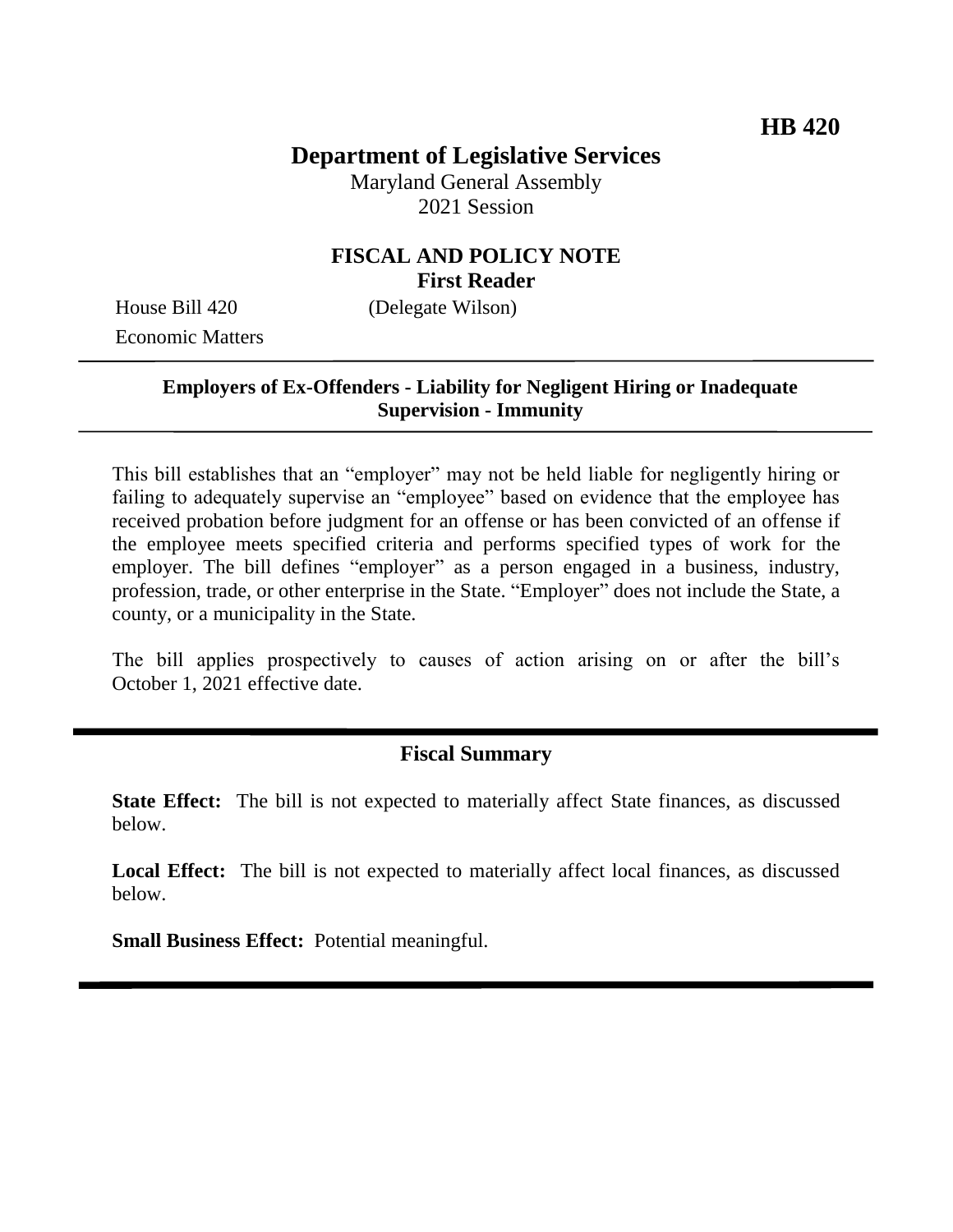## **Analysis**

**Bill Summary:** An "employee" is an individual other than an independent contractor who performs services for compensation for an employer under an oral contract for hire, whether express or implied, or a written contract. "Employee" does not include a person who contracts to perform work or provide a service for the benefit of another and who is (1) paid by the job, rather than by the hour or some other time-measured basis; (2) free to hire as many helpers as the person desires and to determine what each helper will be paid; and (3) free to work for other contractors, or to send helpers to work for other contractors, while under contract to the hiring employee.

An employer may not be held liable for negligently hiring or failing to adequately supervise an employee based on evidence that the employee has received probation before judgment for an offense or has been convicted of an offense if (1) the employee has completed the term of imprisonment or probation for the offense or has been released on parole for the offense and (2) the employee performs work for the employer in the manufacturing industry, in the shipping and receiving industry (excluding work requiring the operation of a motor vehicle on a public highway or street), in the warehousing industry, on the construction of new structures, or on the rehabilitation or demolition of unoccupied structures.

The bill's provisions do not limit or abrogate any immunity from civil liability or defense available to a person under any other provision of the Maryland Code or at common law.

**Current Law:** Employers may be held liable for the actions of their employees under a variety of legal principles, including negligent hiring. Negligent hiring is a cause of action in tort in which an employer may be held liable for damages to an injured party as a result of the actions of an employee if (1) the employer owed a duty of care to the injured party (*e.g.*, providing a safe working environment for employees or a duty of care to a member of the public who could reasonably come into contact with the employee); (2) the employer breached this duty by failing to conduct a reasonable investigation into the employee's fitness for the position or duties; (3) the employer's failure to conduct this reasonable investigation resulted in the hiring of the employee; and (4) there is a causal relationship between the hiring of the employee and the plaintiff's injuries, resulting in damages to the plaintiff. Negligent hiring actions are not limited to actions regarding an employee with a criminal record.

Factors a court considers when evaluating a negligent hiring claim include the availability of or access to employee background information, whether a reasonable investigation would have revealed information needed to evaluate an employee's potential danger or harm to others, and the nature of the employee's position and/or duties.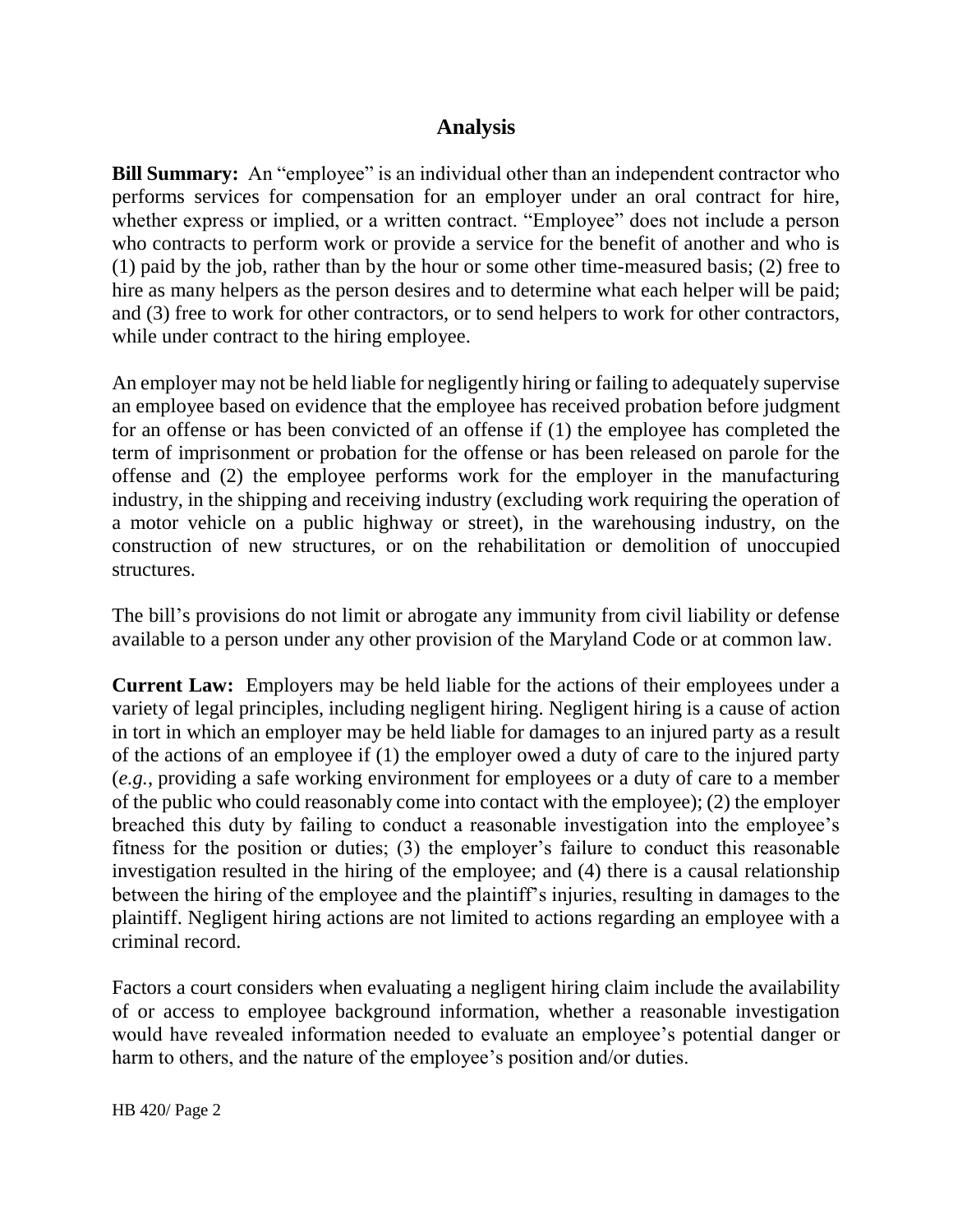Maryland courts have held that an employer is ordinarily not required to investigate the criminal record of a potential employee. *Evans v. Morsell,* 284 Md. 160, 167 (1978). Maryland courts have also recognized that "…there is a rebuttable presumption that an employer uses due care in hiring an employee…." *Evans* at 165, citing *Norfolk and Western Railroad Co. v. Hoover*, 79 Md. 253, 263 (1894). With respect to intentional torts committed by an employee, the critical inquiry is "…whether the employer knew or should have known that the individual was potentially dangerous." *Evans* at 165.

Negligent supervision actions are typically centered on the inadequate supervision of an employee, resulting in injury to the plaintiff, rather than the process the employer used when hiring the employee.

**State/Local Fiscal Effect:** Because the bill specifically exempts the State, a county, and a municipality from the definition of "employer," the bill is not expected to materially affect the finances or operations of the State or local governments.

The Treasurer's Office advises that for the reason stated above, it does not anticipate a fiscal or operational impact from the bill on the Maryland Tort Claims Act or the State Insurance Trust Fund.

Many local governments obtain insurance coverage through the Local Government Insurance Trust (LGIT). LGIT has historically advised that the bill's provisions have no effect on local governments. Local governments provided similar responses.

**Small Business:** The bill may have a meaningful impact on small businesses that avoid lawsuits and/or civil judgments as a result of the bill's immunity provisions.

## **Additional Information**

**Prior Introductions:** HB 1030 of 2020 passed the House and was referred to the Senate Judicial Proceedings Committee, but no further action was taken. SB 219 of 2019 received an unfavorable report from the Senate Judicial Proceedings Committee. Its cross file, HB 503, received an unfavorable report from the House Economic Matters Committee. SB 55 of 2017 received an unfavorable report from the Senate Judicial Proceedings Committee. Its cross file, HB 440, received an unfavorable report from the House Economic Matters Committee.

**Designated Cross File:** None.